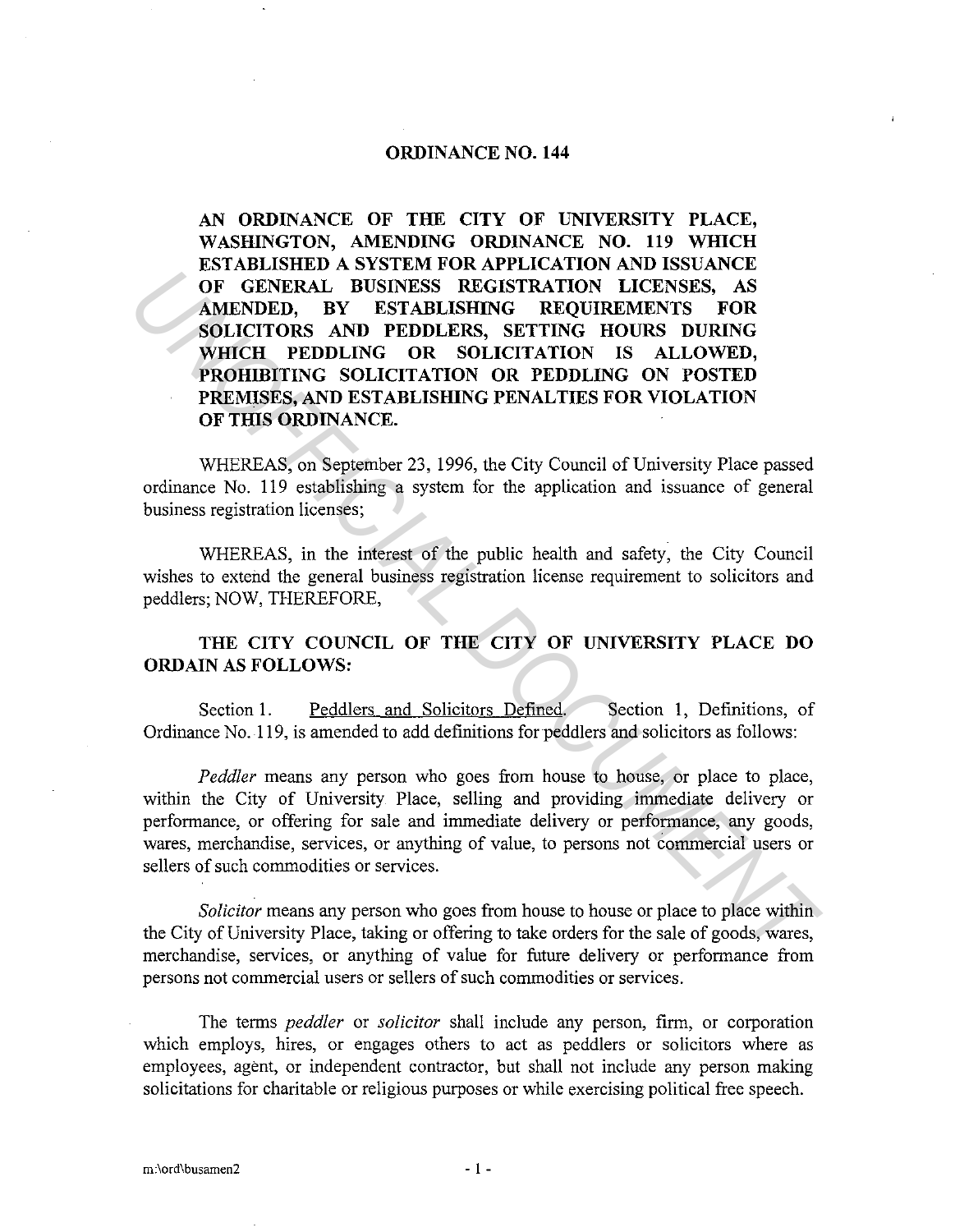Section 2. Requirements for Solicitors and Peddlers. A new Section 4, Requirements for Solicitors and Peddlers, is added to Ordinance No. 119 as follows:

A. License. or Facsimile Copy. must be carried on person while peddling or soliciting. Each licensee which employs, hires or engages others to act as peddlers or solicitors shall furnish as credentials to each employee, agent, independent contract, or other person peddling or soliciting for or on behalf of such licensee, a facsimile copy of its license upon which shall appear the typed or printed name and address, and the signature of the person to whom such facsimile copy is issued. Such facsimile copies will be issued by the City Clerk, who will maintain a listing of all persons to whom facsimile copies are issued. A licensee shall be responsible for the conduct and acts performed within the scope of employment or contract of any person peddling or soliciting for or on behalf of the licensee, and shall maintain a list of all persons to whom facsimile copies of its license have been issued. It shall be unlawful for any licensee or any person to peddle or solicit without having in their possession such license, or a facsimile copy thereof, which shall be shown to all prospective buyers, and to any police officer, deputy sheriff, or license officer of the City upon the request of such officer. Such facsimile copies shall be nontransferable and shall at all times remain in the possession of the person to whom issued. Whenever any person to whom a facsimile copy has been issued ceases to act as a peddler or solicitor for or on behalf of such licensee, notification thereof shall be given to the City Clerk by the licensee and the facsimile copy issued to such person shall be surrendered to the licensee. our person peasamine or solutions. The typed or three acts at a same copy of the person behavior is the size and which shall appear the typed or printed name and address, and the signame of the person to whom such facsimil

B. Hours during which peddling is allowed. It is unlawful for any person to peddle or solicit, except during the following hours, without the specific prior consent of the prospective buyer:

October 1 through April 30 - between 10:00 and 6:00 pm of any day.

May 1 through September 30 - betwen 10:00 am and 8:00 pm of any day.

C. Unlawful to peddle or solicit on posted premises. It is unlawful for any peddler or solicitor to ring the bell, or knock on the door, or otherwise attempt to gain admittance for the purpose of peddling or soliciting at any residence or dwelling at which a sign bearing the words "No Peddlers or Solicitors" (or words of similar import indicating that peddlers or solicitors are not wanted on said premises) is painted, affixed, or otherwise exposed to public view; provided, that this section shall not apply to any peddler or solicitor who rings the bell, knocks on the door, or otherwise attempts to gain admittance to such residence or dwelling at the invitation or with the consent of the occupant thereof.

Section 3. Penalities and Violations. Section 12.A. of Ordinance No. 119 is amended to· clarify that persons found in violation of this ordinance are guilty of a misdemeanor, as follows: